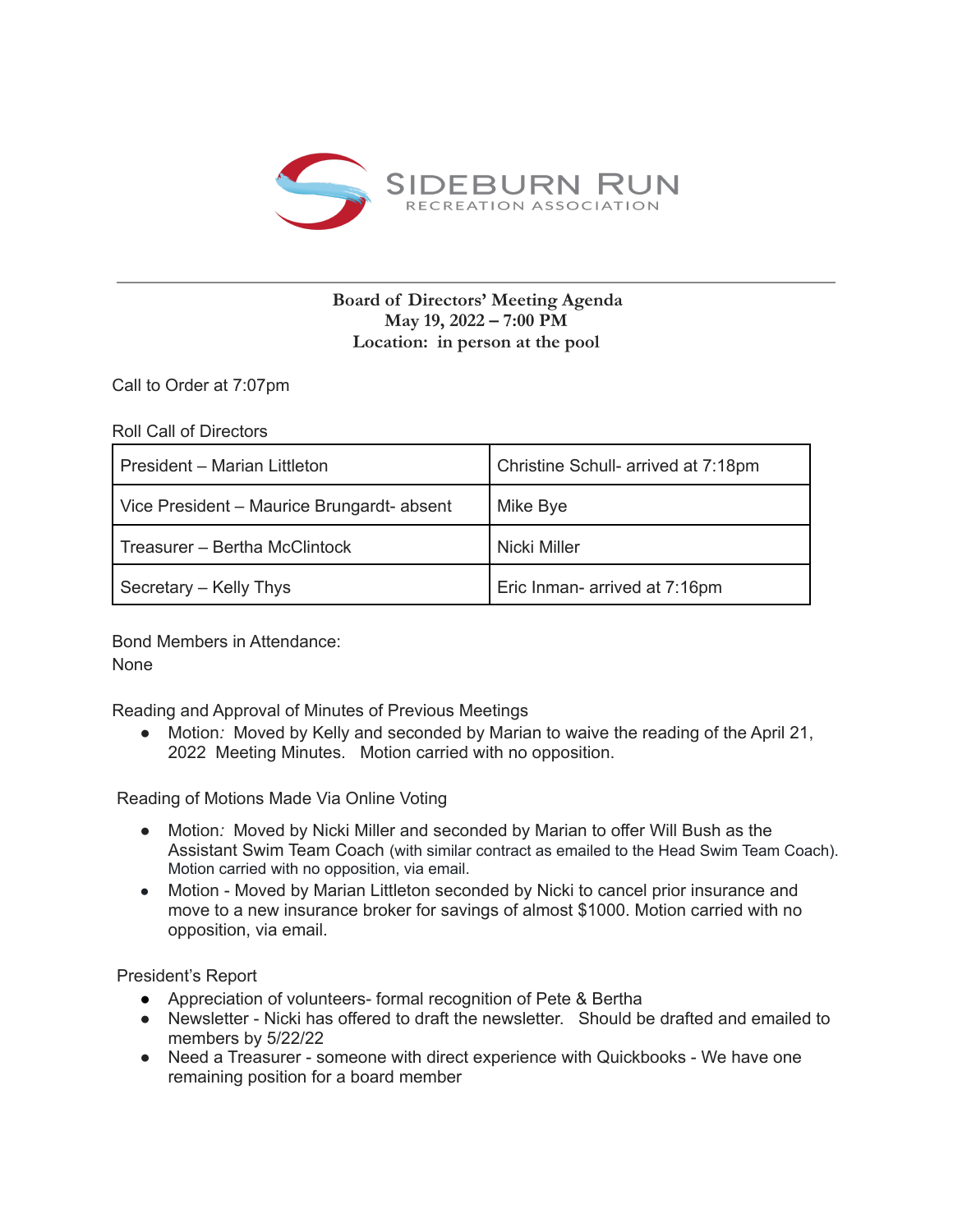- Operating Rules- need to develop by Sunday (e.g. consider 'excessive bouncing' rather than double bouncing )
- Pool Hours/Lap Swim Hours-
- Pool Hours
	- 11:30-8pm Sunday Thursday
	- 11:30-9pm Friday & Saturday
	- Lap Swim-
	- $\circ$  11am- M-F (lanes 3-6 dedicated to lap swim with lane 2 as a buffer for potential lap swimmers or LilSharks)
	- $\circ$  Lap Swim- 11:30-Noon (lanes 4-6)
	- $\circ$  Lane 1 = LilSharks
	- Lane 2 will be determined by mid June
	- Need sign-up through WildApricot, 30 minute increments
	- Saturday- Lane 6 available with no sign up
	- Sunday- Lane 4-6 11:30-12:30pm
	- Use of lap lanes will be reassessed in June and July board meetings
- Reciprocal Pool Agreement- Waiting on Lakeview, Kings Ridge and Commonwealth are on board for reciprocal interactions for meet days

Motion - Moved by Marian Littleton seconded by Kelly to participate in Reciprocal Pool Agreements with Commonwealth, Kings Ridge & Lakeview. Motion carries with no opposition.

Vice President's Report-

- WallFlow Cabinets have been installed
- Need Committee chair for July  $4<sup>th</sup>$ . Hoping to secure a band for July  $4<sup>th</sup>$  (considering Classic Rock type band)
- Consider: 'Adult Only' Evening party (perhaps this would be a good band event as well, need to be kind to pool neighbors and consider inviting them
- Consider a 'teen party'
- Volunteer Appreciation Event- Friday May  $27^{\text{th}}$  -
	- Costco Pulled Pork Sandwiches
	- Rolls
	- Macaroni & Cheese
	- Hot Dogs
	- Coleslaw
	- Drinks- Lemonade

40 volunteers are being planned for.

Secretary's Report

- Need to notify membership about the Bylaw review & voting meeting for June 2, 6-9pm, and June 9th, 6-9pm, to be held at the pool within the rear pavilion.
- Newsletter will be distributed on Sunday, 5/22/22
- Kelly will handle the Pavilion Reservation requests- inform Nicki when an extra quard is needed

Treasurer's Report

- Tax filing by Bill McClintock
- Low on membership- reviewed financial update email
- Insurance no bill received is it in effect? Who has the policy?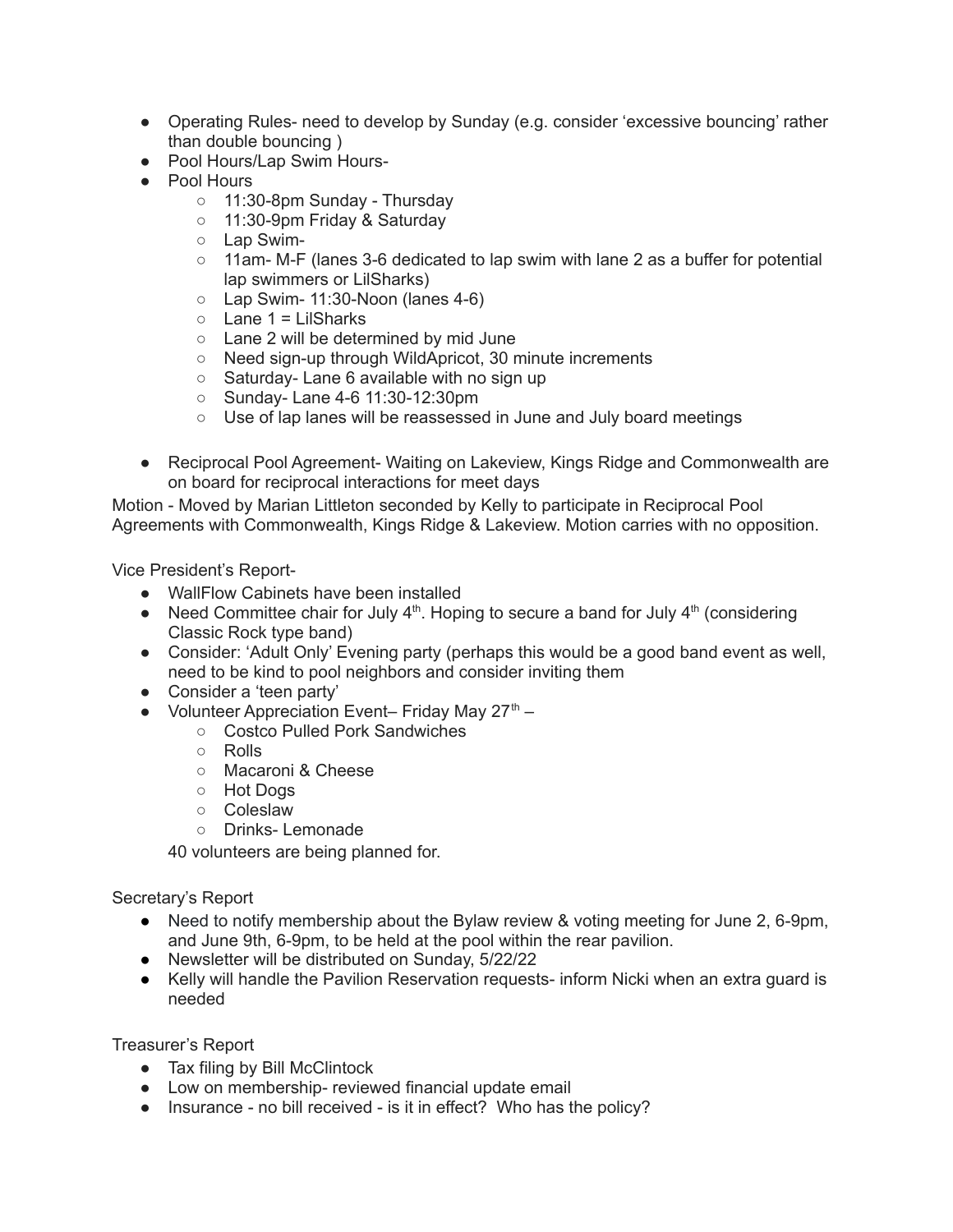- We currently have insurance. We have 30 day to transition to our new insurance carrier.
- $\bullet$  Payroll we have a payroll system thru quickbooks currently "Core" (\$45 = \$4 per employee) + worker's comp (\$5)
- Marian looking into the cost of Paychex

Review of Bills and Communications

- Review the email
- Development of a receipt form in Google for personal reimbursement. Ask operations before you purchase thins

Standing Committee Reports

Communications (Nicki) – I will do the Newsletter

- Pool needs a social media account-
- Facebook:
- Twitter:
- Instagram:
- One unified presence
- Motion by Marian, seconded by Eric: Move to rebrand our social media accounts to be more focused on the general pool community

Membership (Christine, Committee Chairperson)

- Approximately 15 unpaid bond members left.
- Motion: Christine moves and Eric seconded, to add 1510, 1345, 1793, 1765, 692, 1622, 1804, 1856, 1773, 1742 to the bond redemption waitlist.
- Club Sentry update with active members- lets start researching NOW a new system like Pool Dues.
- Motion:By Christine, seconded by Eric. Discussion (Executive Session) regarding Bond 1510 requested for their bond to be immediately redeemed (ahead of all others) - move discussion into executive session. Letter will be sent to Bond Holder 1510 regarding his redemption request letter.

Nominations (Kelly, Committee Chairperson)

- Nothing to report re nominations
- Chloez Cafe sponsorship obtained (with Nicki's help).

Operations & Maintenance (Bertha, Committee Chairperson)

- Update for renovations
- What color should tables be painted? (StonyPath, Sherwin Williams).
- Ordered lifeguard shirts and whistles.
	- Inviting all guards and subs to come to the pool Sunday to meet and go over expectations at 11:30 am to discuss expectations. Put names on t-shirts.
- Guards emailed to order their own suits
- Need to permit about 3 or kids but can't do until they get their lifeguard certs
- Need to figure out the employee payment system and how that will work.
- Status of concession no credit sales due to extreme credit card costs. When will ice cream be delivered?